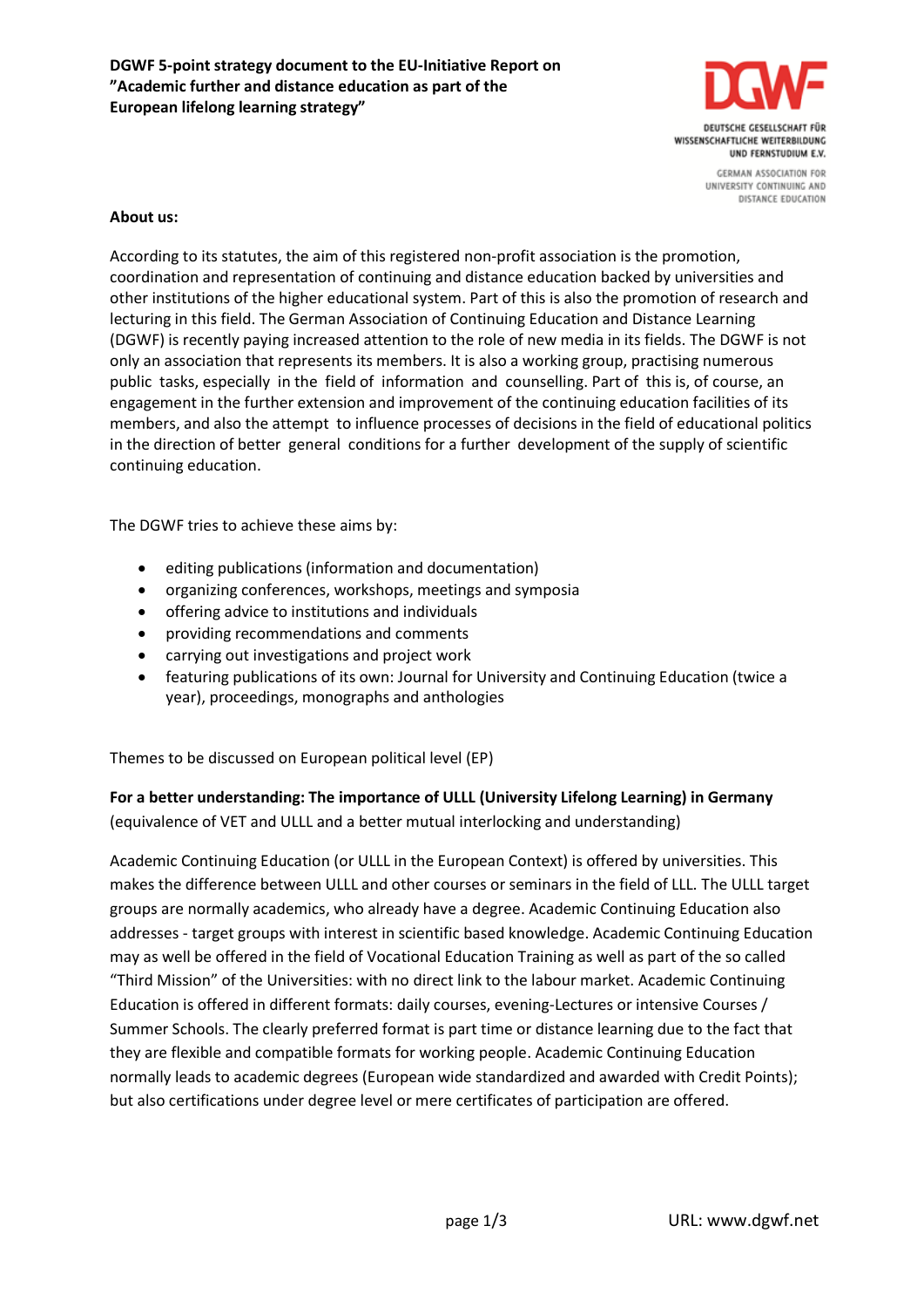

DISTANCE EDUCATION

#### **Claim I: Academic Continuing Education and VET as equivalents**

It is of high importance that Academic Continuing Education and VET are recognized as equivalent. The distinction between Academic and Professional Continuing Education only refers to the kind of training but not on quality or valence. Academic Continuing Education is a driving force and instrument at the same time for a better linkage between different education systems. It is part of a concept of an "Open University" and leads to more equity and permeability in the education system.

Nowadays we have the VET sector in Germany on the one hand and the Academic Continuing Education sector on the other hand. This situation is very similar in other European countries as the debate shows (see e.g. EUCEN: European Universities Continuing Education Network http://www.eucen.eu )

The big target is to overcome the sectorial segregation and to integrate the Academic Continuing Education and the VET. The DGWF aims at a better linkage and intersectoral cooperation between the Higher Education sector (ULLL) and the VET sector. One instrument to achieve this aim is the mutual recognition of (also non-formal and informal) learning.

### **Claim II: Academic Continuing Education is and has to remain a non-commercial governmental task**

The DGWF took up a clear position in reference to the information and announcements of the EU (see 19th July 2016<sup>1</sup>): Academic Continuing Education is besides science and teaching without any doubt part of the universities' governmental task "[…] for more and better skilled human resources." The DGWF recognizes exactly this as the core task of Academic Continuing Education. This means that Academic Continuing Education is not commercial. ULLL in Higher Education System means more than a mere professional qualification.

The fact that people have to pay for Academic Continuing Education does not mean that it is a pure commercial thing. Citizens have to pay for governmental services without assuming that these services are commercial.

#### **Claim III: The funding of ULLL should be part of the big European funding programmes**

ULLL in the above mentioned sense does not show up in the EU Fundings today. There is a funding for VET. But as VET is not seen as part of the Higher Education Sector (and therefore also not as part of ULLL) universities may not apply. But the importance of Academic Continuing Education is increasing. It should be an aim of the EU to promote ULLL, with respect to the labour market and the

**.** 

 $1$  (Commission Notice on the notion of State aid as referred to in Article 107(1) of the Treaty on the Functioning of the European Union (2016/C262/01), see chapter 2.5. "Education and research activities", (31).